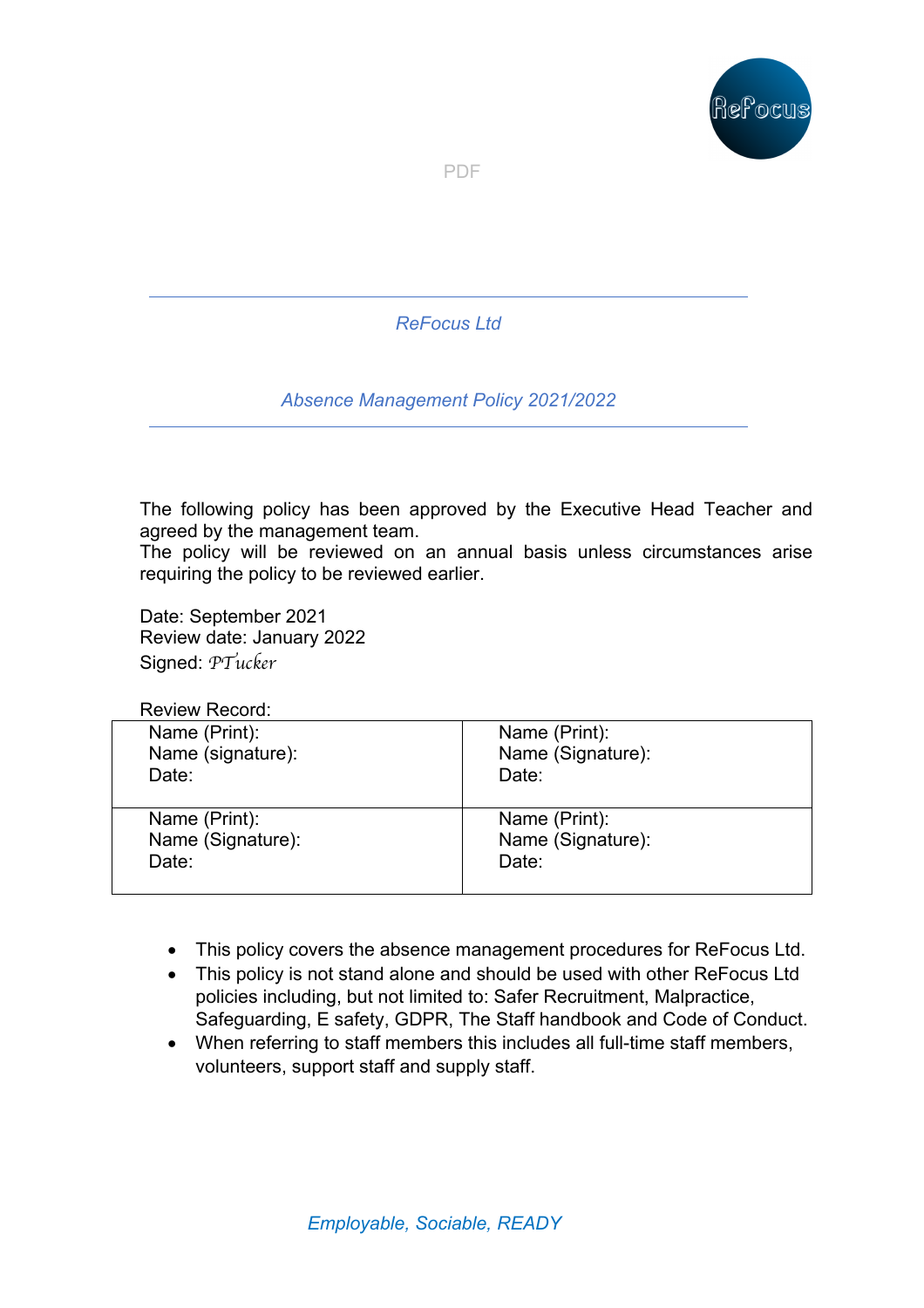

# **ReFocus Ltd**

# **ABSENCE MANAGEMENT POLICY**

### *Statement of Policy*

ReFocus Ltd recognises the contribution of its employees and is committed to providing good working conditions and health and safety standards.

It is the responsibility of ReFocus Ltd to make the most effective use of its employees and the Absence Management Policy contributes to that objective.

### **Key Principles**

This procedure enables managers to address absence issues, both short- and long-term, in a fair, consistent and equitable manner. It is recognised however that all cases must be dealt with on an individual basis because of differing circumstances therefore this procedure gives an outline of the principles to be observed.

This procedure will be invoked where management has cause for concern regarding an employee's short-term persistent or long-term absence.

ReFocus Ltd recognises that everybody is sick or subject to emergencies from time to time, however, regular attendance at work is a contractual requirement.

Short-term absenteeism refers to a series of illnesses that are often unconnected which result in frequent, short periods of absence.

It is acknowledged that occasions do arise when people are away from work on a long-term basis because of chronic or acute ill health. Although each case will be dealt with on an individual basis this policy outlines certain principles that will always be observed. Long-term absence would normally be classed as at least six weeks continuous absence.

This procedure applies to ALL staff within ReFocus Ltd except for employees currently in their probationary period.

Advice should be taken from the Human Resources Department / Head Office at all formal stages of this procedure to ensure the consistent application of this procedure throughout ReFocus Ltd.

To ensure equality for all, this policy will not discriminate, either directly or indirectly, on the grounds age, disability, gender reassignment, marriage / civil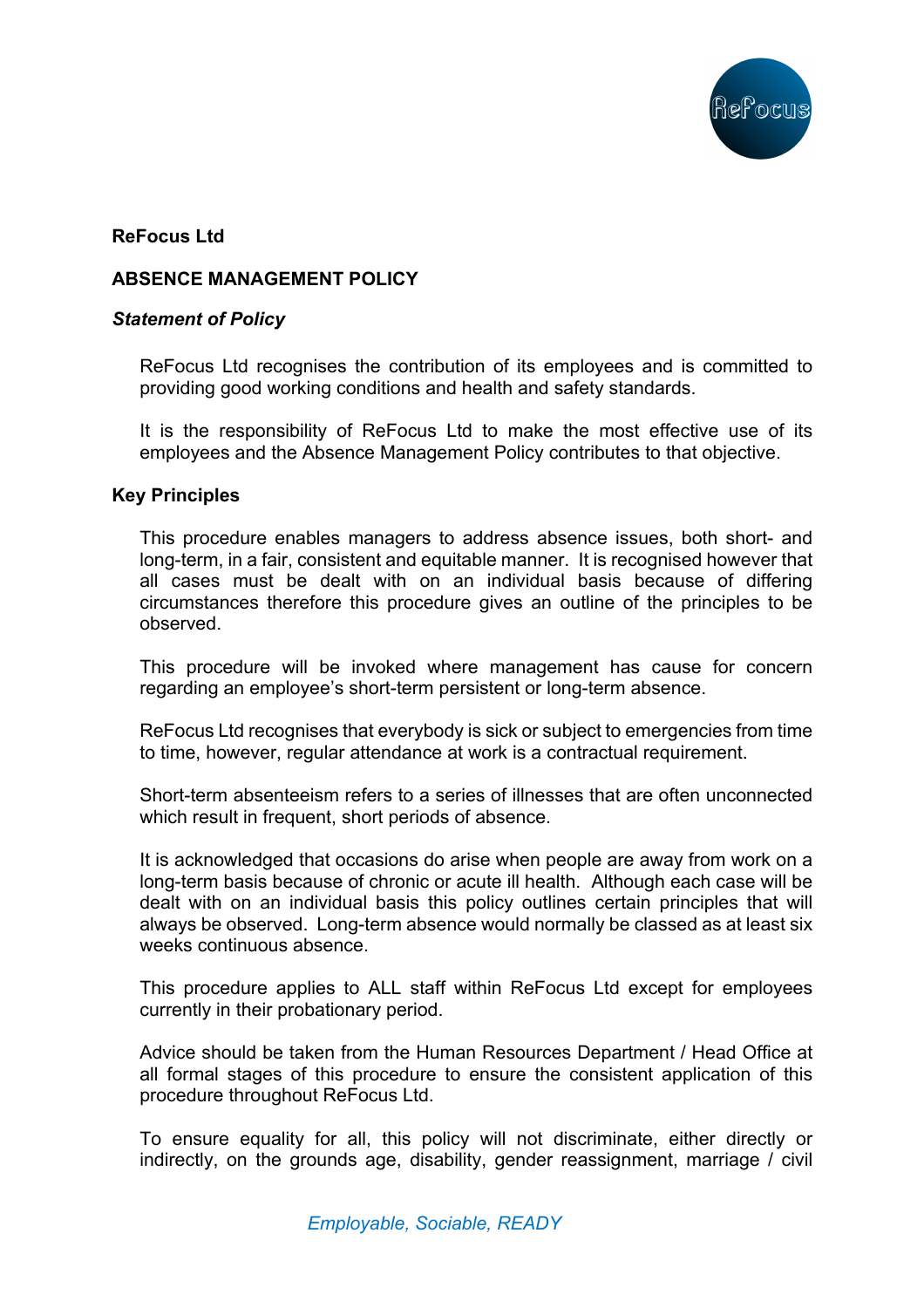

partnership, pregnancy / maternity, race, religion or belief, sex, or sexual orientation trade union membership, or any other personal characteristics.

The policy and procedure will be reviewed periodically giving due consideration to any legislative changes.

### **General Points**

ReFocus Ltd procedure for managing absence MUST be followed. It is the responsibility of every employee to report any absence and only in exceptional cases should this procedure be carried out by someone else on their behalf.

If an employee knowingly gives any false information or makes false statements about their sickness it may be treated as misconduct and may result in disciplinary action being taken. In proven cases of gross misconduct, it could lead to dismissal (e.g., absent on sick leave and working elsewhere).

Employees will not be entitled to an additional day off if they are sick on a statutory holiday.

ReFocus Ltd reserves the right to request a doctor's Certificate for periods of absence of less than seven days in cases of short-term persistent absence. Where a cost is incurred, this will be reimbursed by ReFocus Ltd.

Any employee who unreasonably fails to comply with ReFocus Ltd Ltd.'s Absence Management policy and procedure may have their Occupational Sick Pay withheld.

ReFocus Ltd has the right to dismiss employees whilst they are receiving sick pay entitlement. Any decision to dismiss will be supported by medical advice. Employees who are dismissed are entitled to receive the full amount that would be equivalent to their occupational sick pay entitlement, plus the relevant notice and leave entitlement.

## *Employee Responsibilities*

### **Reporting Absence**

All employees must contact their line manager as early as possible on the first day of absence. The employee must make this call. The only exception is where it is clearly not possible for employees to ring personally – such as admission to Hospital.

Employees must talk directly to their line manager and not leave messages with anybody else. If the line manager is unavailable a message must be left with their immediate manager giving the reason for the absence.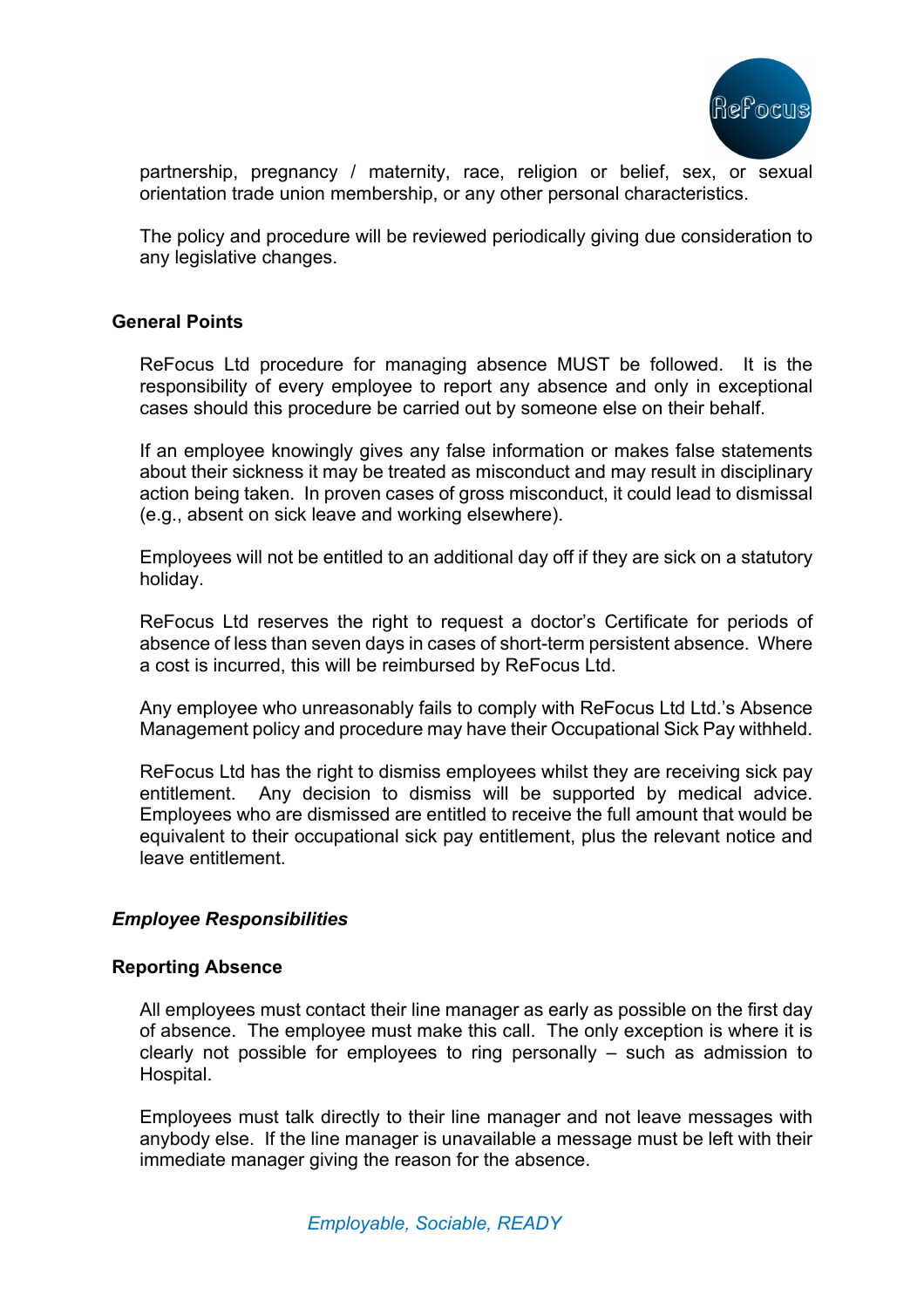

If an employee does not have a telephone at home alternative arrangements for reporting sickness must be made.

When reporting absence employees must give the following information:

- the reason for the absence (if known)
- the expected length of absence (if known)

In cases of continued absence, employees must contact their line manager again on the fourth day of absence to provide them with up-to-date information.

### **Sickness Certification**

If an absence lasts for seven calendar days or less, on the first day back at work, employees will be required to complete an absence form, giving the reasons for absence. The form will be countersigned by a line manager and subsequently will be kept in the individual's personnel file.

If an absence exceeds seven calendar days a doctor's statement of fitness to work certificate must be submitted to the line manager, no later than the tenth day of absence, covering the absence from the eighth day. The completed form will be forwarded to the HR Department.

If an absence continues beyond the period covered by an initial medical certificate, further fitness to work certificates must be submitted to give continuous cover for the period of absence. On eventual return to work employees must complete ReFocus Ltd Ltd.'s Sickness Self-Certificate in respect of the first seven days or less not covered by a doctor's medical certificate.

If the doctor's medical certificate does not specify the period of absence covered, it will be classed as covering a period of seven calendar days only.

### *Return to Work Interview*

On returning to work, employees will be required to attend a return-to-work interview with their line manager to discuss their absence.

The discussion should allow for an exchange of information and be as frank and as open as possible as this will prevent any misunderstandings concerning the nature of the absence.

This will also enable the line manager to discuss any assistance or reasonable adjustments that may be possible to enable an employee to return to work or prevent further absence occurring.

A record of the interview should be kept by the line manager.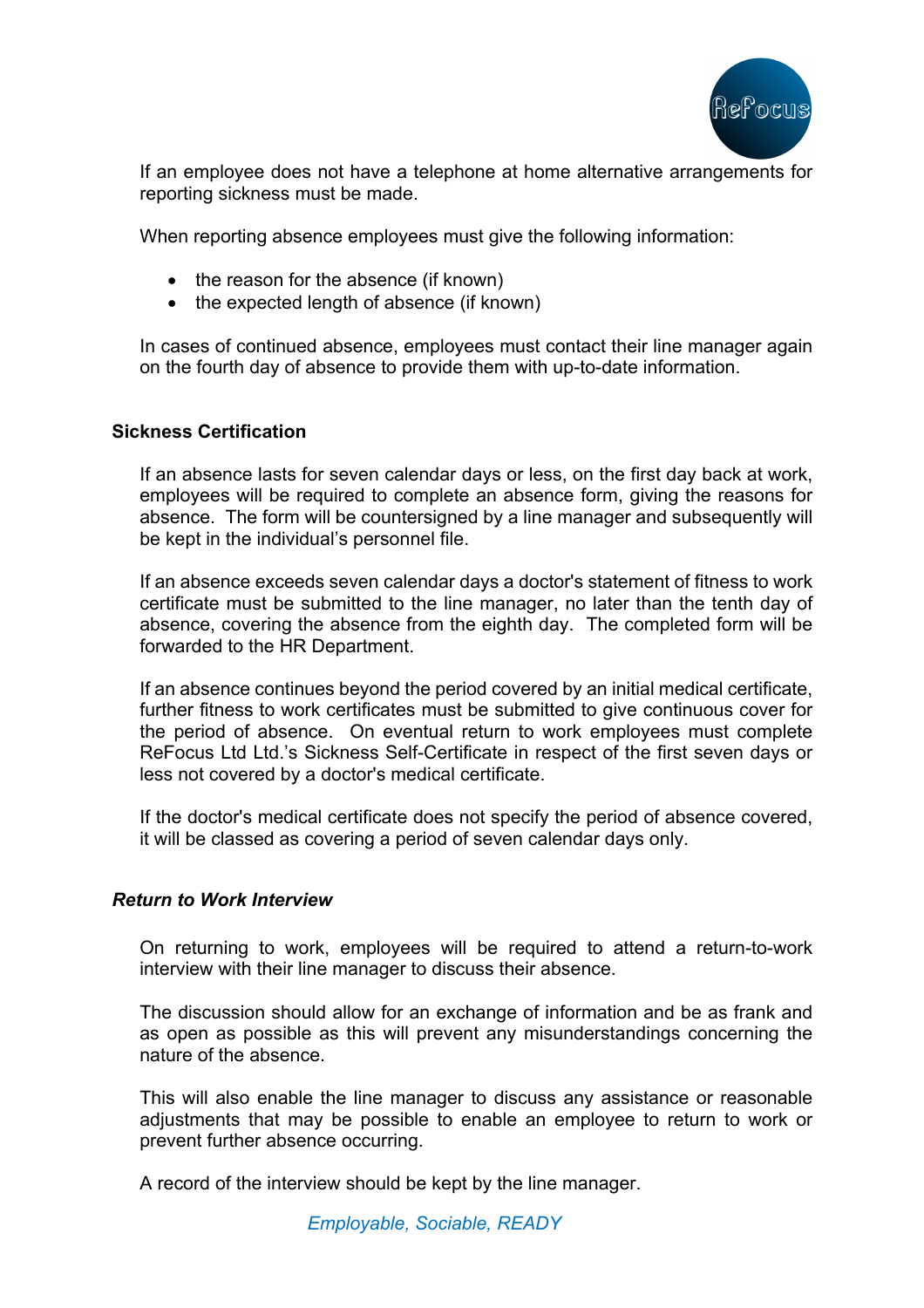

## *Short-Term Persistent Absence*

### **Monitoring and Consultation**

ReFocus Ltd operates an accurate method of recording and monitoring levels of absence. If the amount of time being taken off for illness is giving cause for concern, the line manager will discuss this with the employee at the return-to-work interview.

### **Continued Absence**

If absence levels continue to cause concern, then employees should be referred to a Company specified doctor / Occupational Health Service for an independent medical examination. Alternatively, a medical report may be requested from the individual's GP with the permission of the member of staff concerned.

If the absence is the consequence of an underlying medical condition, then medical advice would be sought to identify any reasonable adjustments or assistance that ReFocus Ltd. can provide.

### **Disciplinary Action**

Continued non-attendance may result in disciplinary action being taken if no underlying medical condition can be identified. This may be in the form of either a verbal, first written or final written warning, and could ultimately lead to dismissal. As part of this process employees will be given the opportunity to improve their attendance.

## *Long-Term Absence*

### **Consultation and Discussion**

In cases of long-term absence, the line manager must arrange to conduct regular 'care and concern' interviews to discuss possible courses of action should the absence continue (these interviews should be recorded, and notes sent to the employee concerned). Employees may choose to be accompanied by a work colleague or trade union representative. The line manager may also choose to be accompanied, normally by a Human Resources Adviser or another manager

If employees are too ill to travel the line manager may choose to conduct a home visit at a mutually convenient time.

### **Medical Advice**

In cases of long-term absence, regular medical assessments must be sought.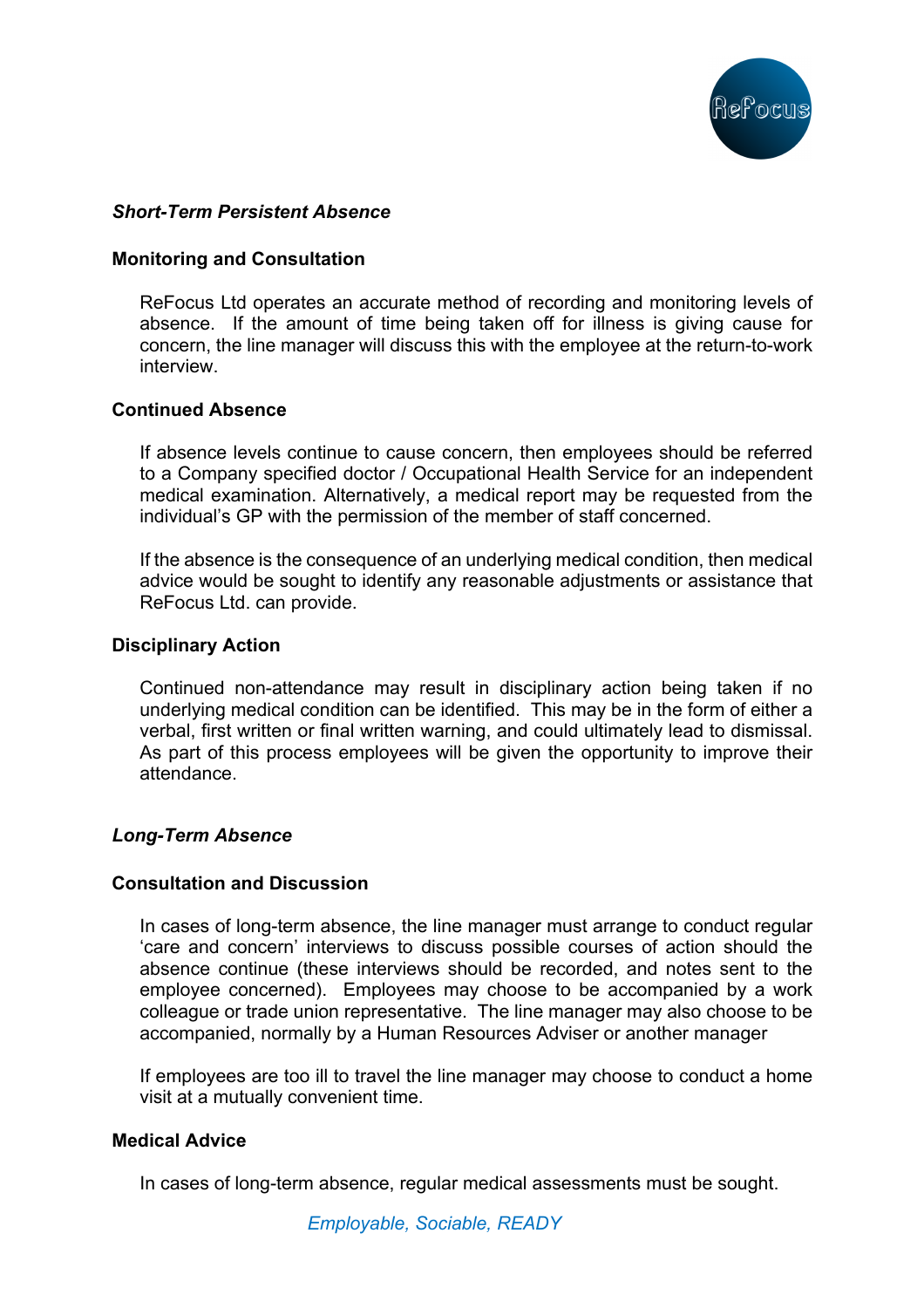

Where there is doubt regarding an employee's ability to return to work on a permanent basis advice must be sought from ReFocus Ltd. specified doctor / Occupational Health Service Provider. Alternatively, a medical report may be requested from the individual's GP with the permission of the member of staff concerned.

Employees must make themselves available to attend medical referrals.

## **Returning to Work**

Wherever possible ReFocus Ltd will make its best endeavours to aid a return to work on a permanent basis. To establish the most effective way of doing this ReFocus Ltd. may seek further medical advice.

This may include making reasonable adjustments to the employee's job, allowing a phased return to work, or by allowing the employee to return to work on a reduced or alternative hours basis.

Where a phased return to work is recommended through the medical assessment, the employee will be able to return to work on a part-time basis and receive their full pay. This will be for a maximum period of four weeks, after that the employee must substitute their annual leave for days not worked or receive payment only for the hours worked.

Where an employee requests a phased return to work themselves, annual leave should be taken for days not worked or they may opt to receive payment only for the hours worked.

## **Redeployment**

If medical opinion is that an employee is unfit to return to their former employment, the possibility of alternative employment will be considered. However, depending on the availability of alternative posts, this may not be possible.

### **Ill-Health Retirement**

Should the medical opinion indicate that an employee is permanently unfit, employees may have the option for applying for early retirement on the grounds of ill health, in line with the provisions of their pension scheme. This option should be discussed with individuals in full at the appropriate time.

### **Resignation**

At any time during this process an employee may choose to resign from their employment. They are required to give their contractual notice and any outstanding accrued holiday entitlement will be paid in lieu.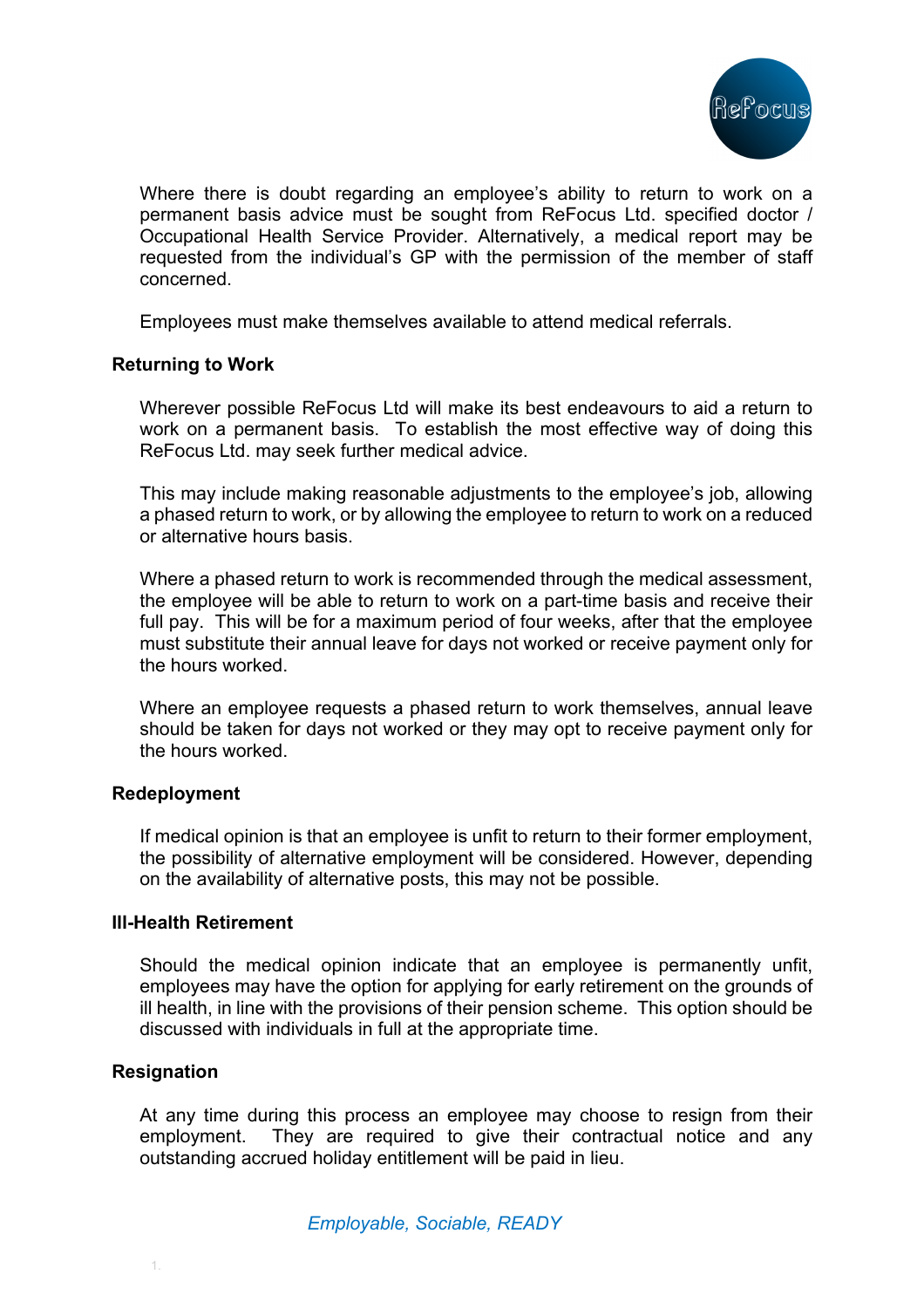

Payment in lieu of notice may be agreed by the line manager.

# *Dismissal on the Grounds of Capability*

Should the dismissal of an employee be identified during the final care and concern meeting as the only appropriate option (i.e., all other options as outlined above have been investigated and found to be inappropriate) a formal capability review meeting must be held with the employee in question and their line manager to fully consider the situation again.

At this meeting, the employee has the right to be accompanied by a work colleague or Trade Union Representative.

Following the meeting if the employee is dismissed, they will be given a letter confirming the reason for dismissal, the date of dismissal, their right to appeal, any payment in lieu of contractual notice and any other outstanding payments to which they are entitled e.g., annual leave.

## **Sick Pay Regulations**

The sick pay regulations are financial provisions and indicate an entitlement to sick pay and in no way indicate the amount of sickness absence to which an employee is entitled.

## *Data Protection*

All information relating to an individual's absence will be handled in line with Data Protection principles and will be used purely to carry out the management of their employment.